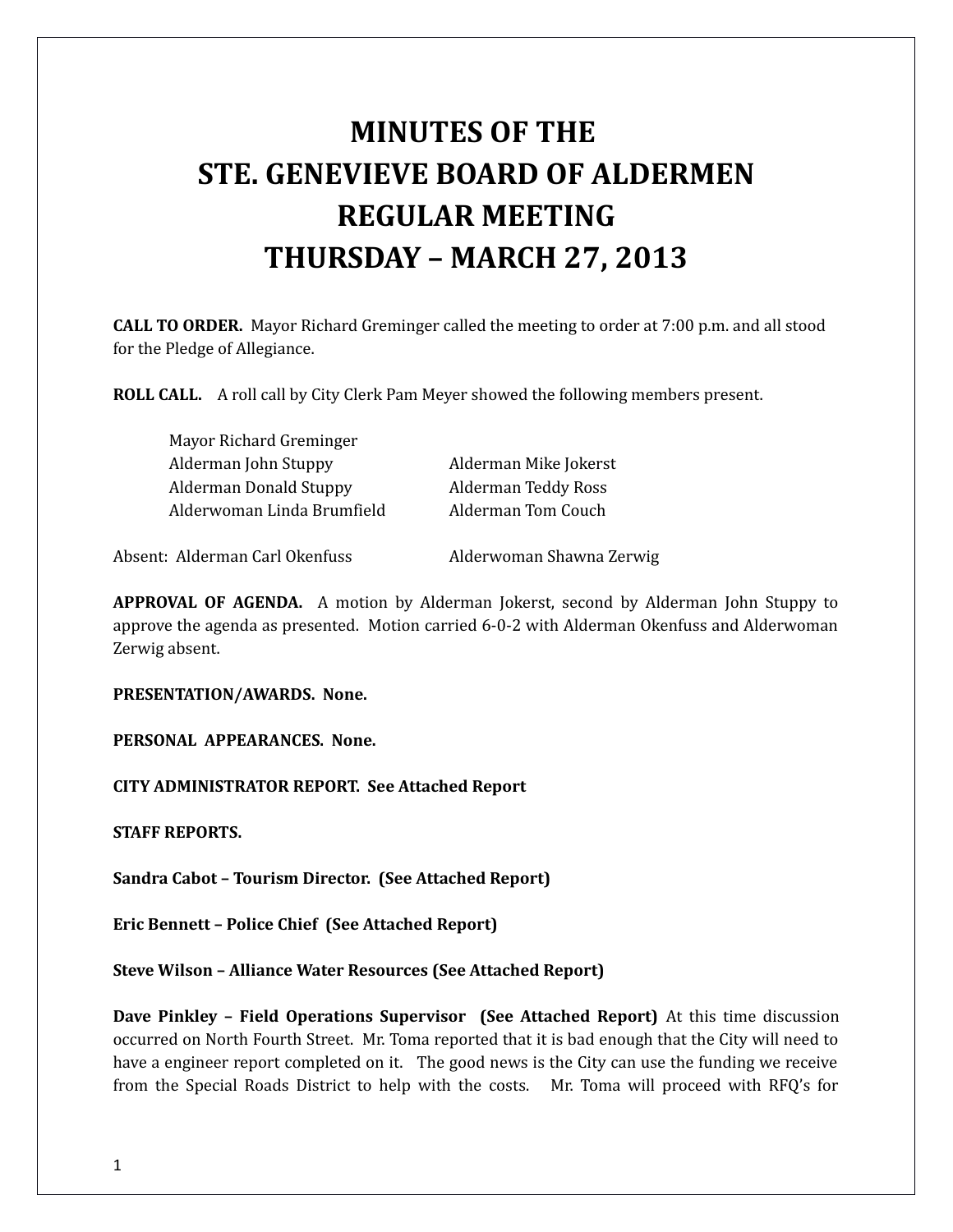engineering this project. Dave also reported that there is enough money in Chemicals to cover mosquito control for the summer.

**COMMITTEE REPORTS.** Alderwoman Brumfield reported on the Channel 7/98 meeting and that new officers were elected and that they are in the process of cleaning up the control room.

#### **CONSENT AGENDA.**

**FINANCIAL REPORT – FEBRUARY 2014.** A motion by Alderman John Stuppy, second by Alderman Donald Stuppy to approve the Financial Report for February, 2014. Motion carried 6-0-2 with Alderman Okenfuss and Alderwoman Zerwig absent.

**Minutes – Board of Aldermen – Regular Meeting – March 13, 2014** A motion by Alderman John Stuppy, second by Alderman Donald Stuppy to approve the minutes of the regular meeting of the Board of Aldermen on March 13, 2014. Motion carried 6-0-2 with Alderman Okenfuss and Alderwoman Zerwig absent.

**RESOLUTION 2014 -14. A RESOLUTION ALLOWING THE CITY CLERK TO AUTHORIZE THE DISPOSAL OF CITY RECORDS THAT ARE ON FILE THAT HAVE MET THE RETENTION SCHEDULE AND WILL BE DESTROYED IN COMPLIANCE WITH THE GUIDELINES ESTABLISHED BY THE SECRETARY OF STATE'S OFFICE PER RSMo 109.230(4).** A motion by Alderman Couch, second by Alderman Ross to approve Resolution 2014-14. Motion carried 6-0-2 with Alderman Okenfuss and Alderwoman Zerwig absent.

**RESOLUTION 2014 -15. A RESOLUTION AUTHORIZING THE STE. GENEVIEVE TOURISM DEPARTMENT TO APPLY FOR A GRANT FROM THE "KEEP STE. GENEVIEVE BEAUTIFUL" GRANT PROGRAM SPONSORED BY THE STE. GENEVIEVE MASTER GARDENERS GROUP IN AN AMOUNT NOT TO EXCEED TWO THOUSAND DOLLARS. (\$2,000).** A motion by Alderman Donald Stuppy, second by Alderwoman Brumfield to approve Resolution 2014-15. Motion carried 6-0-2 with Alderman Okenfuss and Alderwoman Zerwig absent.

**RESOLUTION 2014 - 16. A RESOLUTION AUTHORIZING THE STE. GENEVIEVE TOURISM DEPARTMENT TO APPLY FOR A GRANT FROM THE MARKETING PLATFORM DEVELOPMENT MATCHING GRANT PROGRAM SPONSORED BY THE MISSOURI DIVISION OF TOURISM IN AN AMOUNT NOT TO EXCEED FIVE THOUSAND DOLLARS. (\$5,000)** A motion by Alderman Jokerst, second by Alderman John Stuppy to approve Resolution 2014 - 16. Motion carried 6-0-2 with Alderman Okenfuss and Alderwoman Zerwig absent.

## **OLD BUSINESS.**

**BILL NO. 3969. AN ORDINANCE AUTHORIZING THE MAYOR TO ENTER INTO A LETTER OF INTENT BETWEEN THE CITY OF STE. GENEVIEVE AND ST. LOUIS COUNTY & MUNICIPAL POLICE ACADEMY FOR CONTINUING EDUCATION TRAINING FOR CITY OF STE. GENEVIEVE**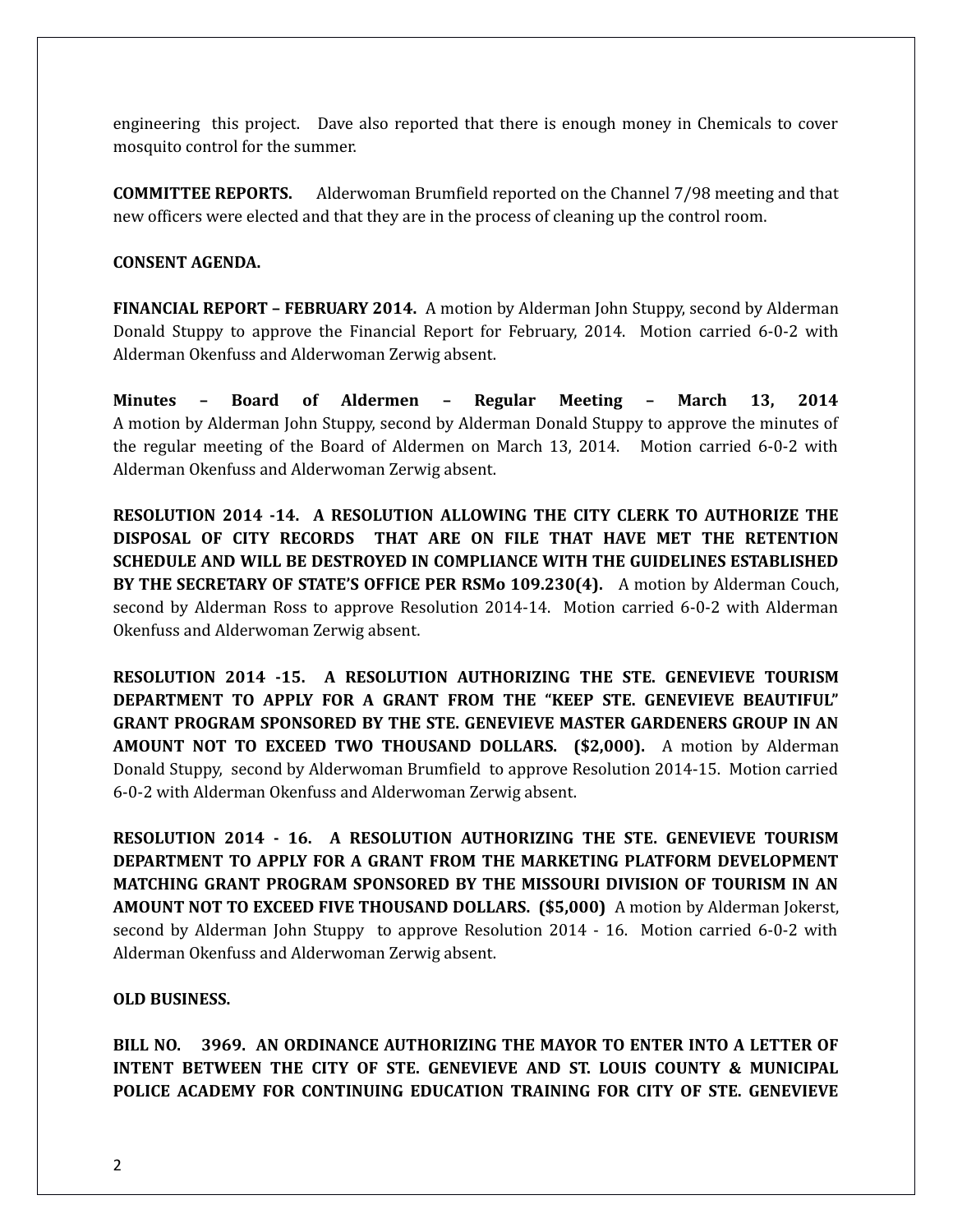**POLICE OFFICERS FOR 2014. 2<sup>nd</sup> READING.** A motion by Alderman Couch, second by Alderman Donald Stuppy, Bill No. 3969 was placed on its second and final reading, read by title only, considered and passed by a roll call vote as follows: Ayes: Alderman Ross, Alderman John Stuppy, Alderwoman Brumfield, Alderman Donald Stuppy, Alderman Jokerst, and Alderman Couch. Nays: None. Absent: Alderwoman Zerwig and Alderman Okenfuss . Motion carried 6-0-2. Thereupon Bill No. 3969 was declared Ordinance No. 3908 signed by the Mayor and attested by the City Clerk.

#### **NEW BUSINESS.**

**BILL NO. 3970. AN ORDINANCE APPROVING THE AMENDMENT OF THE MISSOURI HIGHWAYS AND TRANSPORTATION COMMISSION TRANSPORTATION ENHANCEMENT FUNDS SUPPLEMENTAL AGREEMENT DATED FEBRUARY 14, 2013. 1st READING.** A motion by Alderman Ross, second by Alderman Jokerst, Bill No. 3970 was placed on its first reading, read by title only and passed with a 6-0-2 vote of the Board of Aldermen with Alderman Okenfuss and Alderwoman Zerwig absent.

**BILL NO. 3971. AN ORDINANCE APPROVING SUPPLEMENTAL AGREEMENT NO. 1 TO THE ORIGINAL ENGINEERING SERVICES CONTRACT WITH HURST-ROSCHE ENGINEERS, INC. DATED NOVEMBER 20, 2013 FOR DESIGN & CONSTRUCTION INSPECTION OF PROJECT STP-9900(061). (***HIKING BIKING TRAIL PARKWOOD DR. TO PROGRESS PARKWAY***) 1ST READING.** A motion by Alderman Ross, second by Alderwoman Brumfield, Bill No. 3971 was placed on its first reading, read by title only and passed with a 6-0-2 vote of the Board of Aldermen with Alderman Okenfuss and Alderwoman Zerwig absent.

# **BILL NO. 3972. AN ORDINANCE APPROVING A BUDGET AMENDMENT TO THE CITY OF STE. GENEVIEVE FISCAL YEAR 2014 BUDGET RELATING TO THE BAND FUND #25.**

1<sup>st</sup> READING. A motion by Alderman Donald Stuppy, second by Alderman John Stuppy, Bill No. 3972 was placed on its first reading, read by title only and passed with a 6-0-2 vote of the Board of Aldermen with Alderman Okenfuss and Alderwoman Zerwig absent.

**BILL NO. 3973. AN ORDINANCE APPROVING A BUDGET AMENDMENT TO THE CITY OF STE. GENEVIEVE FISCAL YEAR 2014 BUDGET RELATING TO THE GENERAL FUND #10. 1ST READING.** A motion by Alderman Jokerst, second by Alderman John Stuppy, Bill No. 3973 was placed on its first reading, read by title only and passed with a 6-0-2 vote of the Board of Aldermen with Alderman Okenfuss and Alderwoman Zerwig absent.

**BILL NO. 3974. AN ORDINANCE APPROVING A BUDGET AMENDMENT TO THE CITY OF STE. GENEVIEVE FISCAL YEAR 2014 BUDGET RELATING TO THE GENERAL FUND #10 AND THE TRANPORTATION FUND #21. 1<sup>ST</sup> READING**. A motion by Alderman Jokest, second by Alderman Donald Stuppy, Bill No. 3973 was placed on its first reading, read by title only and passed with a 6- 0-2 vote of the Board of Aldermen with Alderman Okenfuss and Alderwoman Zerwig absent.

**PUBLIC COMMENTS.** Mr. Robert Browne, 498 Merchant addressed the Mayor and Board of Aldermen concerning the actions of Alderwoman Zerwig, whom he stated was questioning his daughter about his criminal case at her place of employment. Mr. Browne stated that she has no